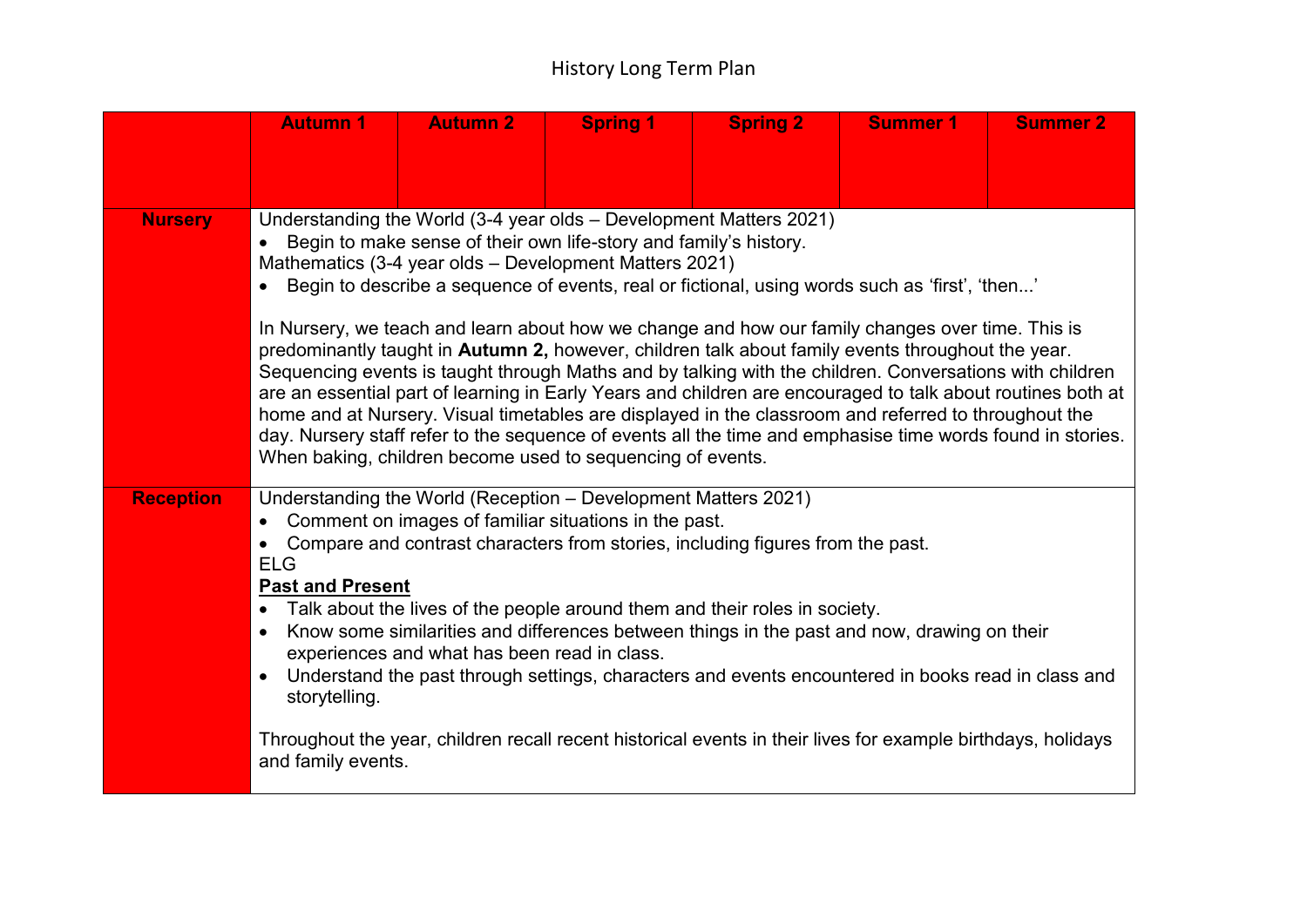|                | <b>Speaking</b>                                                                                          |                         |                      |                      |                |                        |  |
|----------------|----------------------------------------------------------------------------------------------------------|-------------------------|----------------------|----------------------|----------------|------------------------|--|
|                | Express their ideas and feelings about their experiences using full sentences, including use of past,    |                         |                      |                      |                |                        |  |
|                | present and future tenses and making use of conjunctions, with modelling and support from their teacher. |                         |                      |                      |                |                        |  |
|                |                                                                                                          |                         |                      |                      |                |                        |  |
|                |                                                                                                          | <b>Bonfire Night</b>    | Space - Neil         |                      | Castles -      |                        |  |
|                |                                                                                                          | (changes in             | Armstrong, Tim       |                      | George and the |                        |  |
|                |                                                                                                          | how people              | Peake and            |                      | Dragon         |                        |  |
|                |                                                                                                          | dress)                  | <b>Helen Sharman</b> |                      |                |                        |  |
|                |                                                                                                          |                         |                      |                      | <b>May Day</b> |                        |  |
|                |                                                                                                          |                         |                      |                      |                |                        |  |
|                |                                                                                                          | Remembrance             |                      |                      |                |                        |  |
|                |                                                                                                          | Day (Poppy              |                      |                      |                |                        |  |
|                |                                                                                                          | Day)                    |                      |                      |                |                        |  |
| 1              |                                                                                                          | <b>What was</b>         |                      | What was it like     |                | Who is Our             |  |
|                |                                                                                                          | <b>Wrose like for</b>   |                      | when Grandad         |                | Monarch?               |  |
|                |                                                                                                          | the Jowett              |                      | was little?          |                |                        |  |
|                |                                                                                                          | <b>Brothers?</b>        |                      |                      |                | The Royal              |  |
|                |                                                                                                          |                         |                      | Focus on toys        |                | Family                 |  |
|                |                                                                                                          | The Jowett              |                      |                      |                |                        |  |
|                |                                                                                                          | Brothers - A            |                      |                      |                |                        |  |
|                |                                                                                                          | local History           |                      |                      |                |                        |  |
| $\overline{2}$ |                                                                                                          | study<br><b>Was Guy</b> |                      | <b>What was</b>      |                | Why were               |  |
|                |                                                                                                          | <b>Fawkes really</b>    |                      | London like in       |                | <b>Florence</b>        |  |
|                |                                                                                                          | guilty?                 |                      | 1666?                |                | <b>Nightingale and</b> |  |
|                |                                                                                                          |                         |                      |                      |                | <b>Mary Seacole</b>    |  |
|                |                                                                                                          |                         |                      | <b>Great Fire of</b> |                | so brave?              |  |
|                |                                                                                                          | <b>The</b>              |                      | London               |                |                        |  |
|                |                                                                                                          | Gunpowder               |                      |                      |                | The work of            |  |
|                |                                                                                                          | Plot                    |                      |                      |                | Florence               |  |
|                |                                                                                                          |                         |                      |                      |                | Nightingale and        |  |
|                |                                                                                                          |                         |                      |                      |                | <b>Mary Seacole</b>    |  |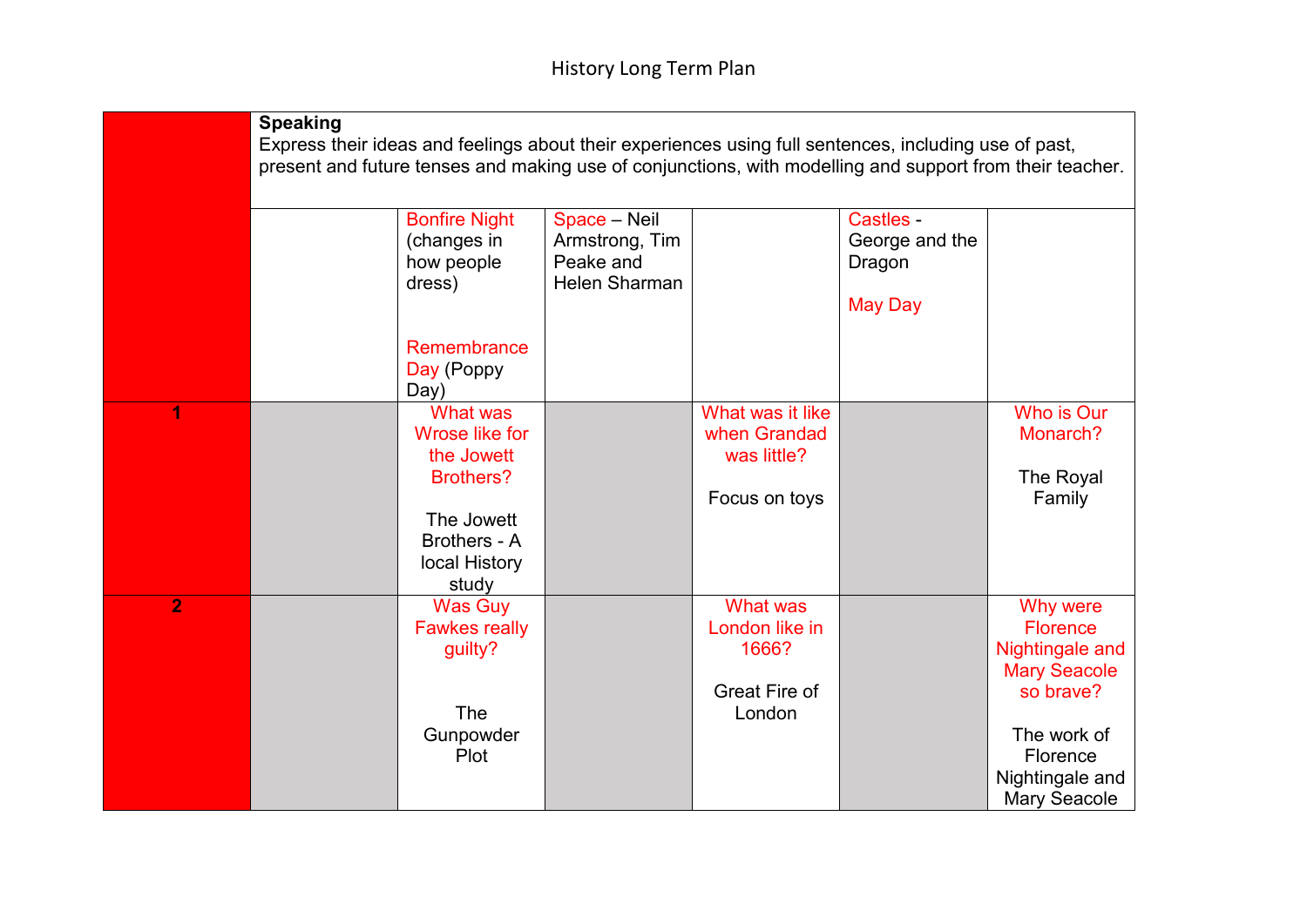## History Long Term Plan

| 3               | <b>How did Britain</b><br>change from<br>the Stone Age<br>to the Iron<br>Age?<br>The Stone Age<br>- Pre-historic<br><b>Britain</b> | Who built the<br>pyramids and<br>why?<br>Egyptians                                                                  | What<br>happened to<br>Fountain's<br>Abbey?<br>Henry VIII &<br>The<br>Monasteries-<br><b>Local History</b> |
|-----------------|------------------------------------------------------------------------------------------------------------------------------------|---------------------------------------------------------------------------------------------------------------------|------------------------------------------------------------------------------------------------------------|
| 4               | Did the<br><b>Romans leave</b><br>a legacy in<br>Britain?<br>Romans                                                                | Who ruled<br><b>Britain after the</b><br><b>Romans and</b><br>did Britain<br>progress?<br>Anglo Saxons<br>and Scots | Is the legacy of<br>the Vikings 'as<br>brutal savages'<br>accurate?<br><b>Vikings</b>                      |
| 5               | Would you like<br>to live in<br><b>Victorian</b><br><b>Britain?</b>                                                                | <b>Why is Saltaire</b><br>a World<br><b>Heritage Site?</b><br>Saltaire $- A$<br>local History<br>study              | Why did the<br><b>Benin Empire</b><br>crumble?<br><b>Benin Empire</b>                                      |
| $6\phantom{1}6$ | Which was the<br>most significant<br>turning point in<br>World War $2 -$<br>The Battle of                                          | <b>Did ancient</b><br>Greece leave a<br>lasting legacy?<br>Greeks                                                   | <b>How did Nelson</b><br>Mandela create<br>'The Rainbow<br>Nation'?                                        |